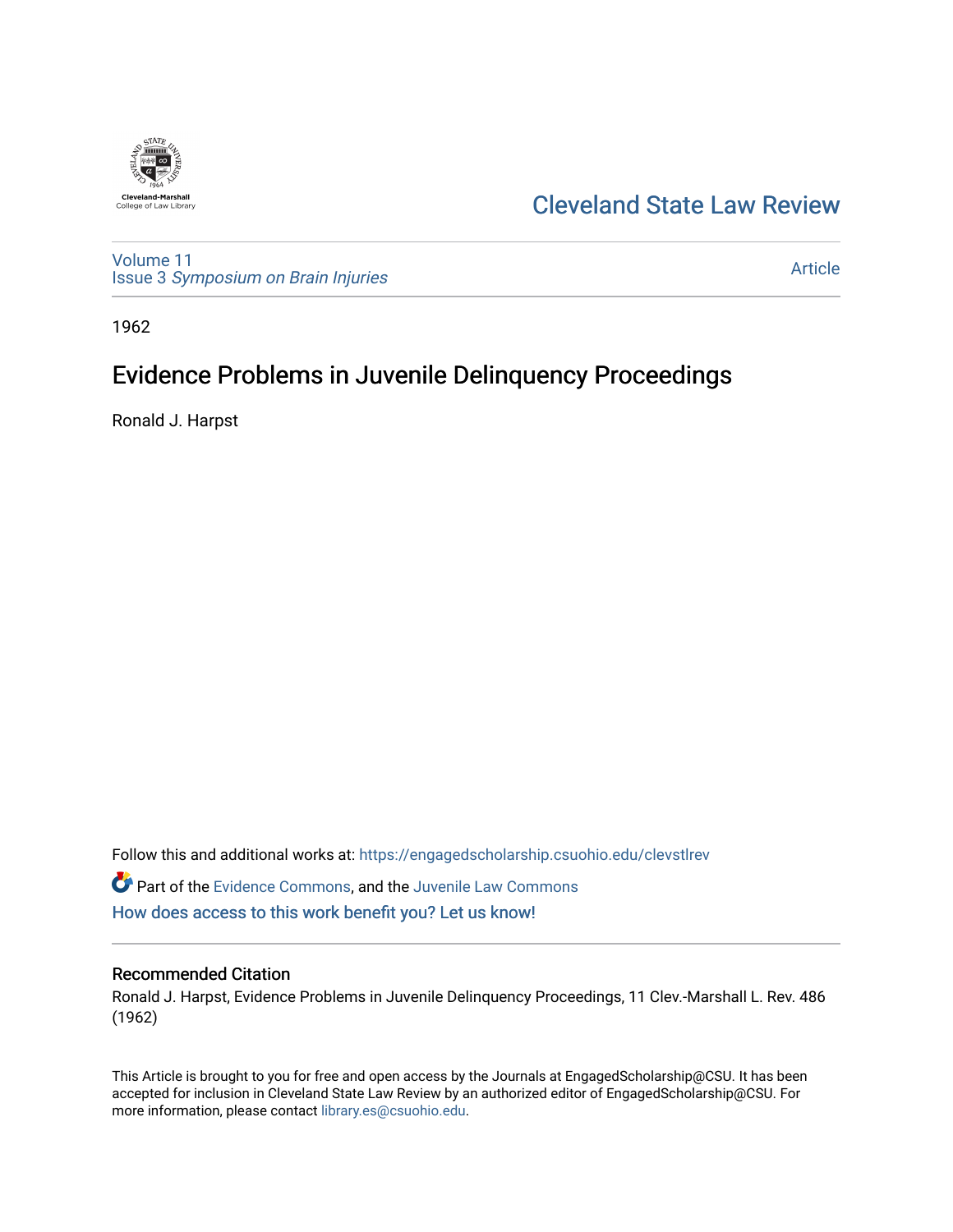### *Evidence Problems in Juvenile Delinquency Proceedings*

### *Ronald J. Harpst\**

**<sup>S</sup>OME OF THE** MOST **PERPLEXING PROBLEMS** facing the attorney defending a child charged with a delinquency have their inception in misunderstandings, lack of uniformity and loose application of evidential rules.

An attorney who is accustomed to appearing in criminal and tort actions in courts other than Juvenile Court, tends to be somewhat confused **by** such items as delinquency charges, weight and sufficiency of evidence, use of extra-judicial reports, and the loose application of technical rules of evidence.

In order to serve the best interests of the children who are before it, and to obtain necessary facts with which to formulate a rehabilitation plan, the courts have a tendency to waive strict adherence to evidence rules. The methodical attorney wonders how the court can serve the best interests of the child and yet seemingly not afford to the child the equal protection of its laws of evidence.

#### Weight and Sufficiency of Evidence to Sustain a Finding of **Delinquency**

Youthful offenders are charged with offenses which, if committed **by** an adult, would constitute a crime and would therefore require the burden of proof to be beyond a reasonable doubt. In the case of the juvenile offender such alleged offenses are not deemed crimes, but delinquencies. A juvenile delinquent is an infant who violates a law or is incorrigible.' The courts consider the hearing on the delinquency as a means to determine whether the minor is in need of the protection, care or training of the state as a substitute or supplement for parental authority. The theory behind such action evolves from the old English common law principle of the sovereign acting as *parens patriae,* which today is applied in civil procedure.

<sup>\*</sup> B.A., Gannon College, and studies at George Washington University and Baldwin-Wallace College; LL.B., Cleveland-Marshall Law School; Probation Officer and Assistant Boys Referee, Cuyahoga County Juvenile Court.

**<sup>1</sup>** Black, Law Dictionary, 514 (4th ed. 1951). See, Young, A Synopsis of Ohio Juvenile Court Law, 31 **U.** Cinc. L. R. (2) 131 (Spring 1962); Symposium on Cuyahoga County Juvenile Court, 10 Clev-Mar. L. R. (3) 507 (Sept. 1961).

<sup>2</sup> 260 N. Y. 171, **183 N. E.** 353, **86** ALR 1001 (1932).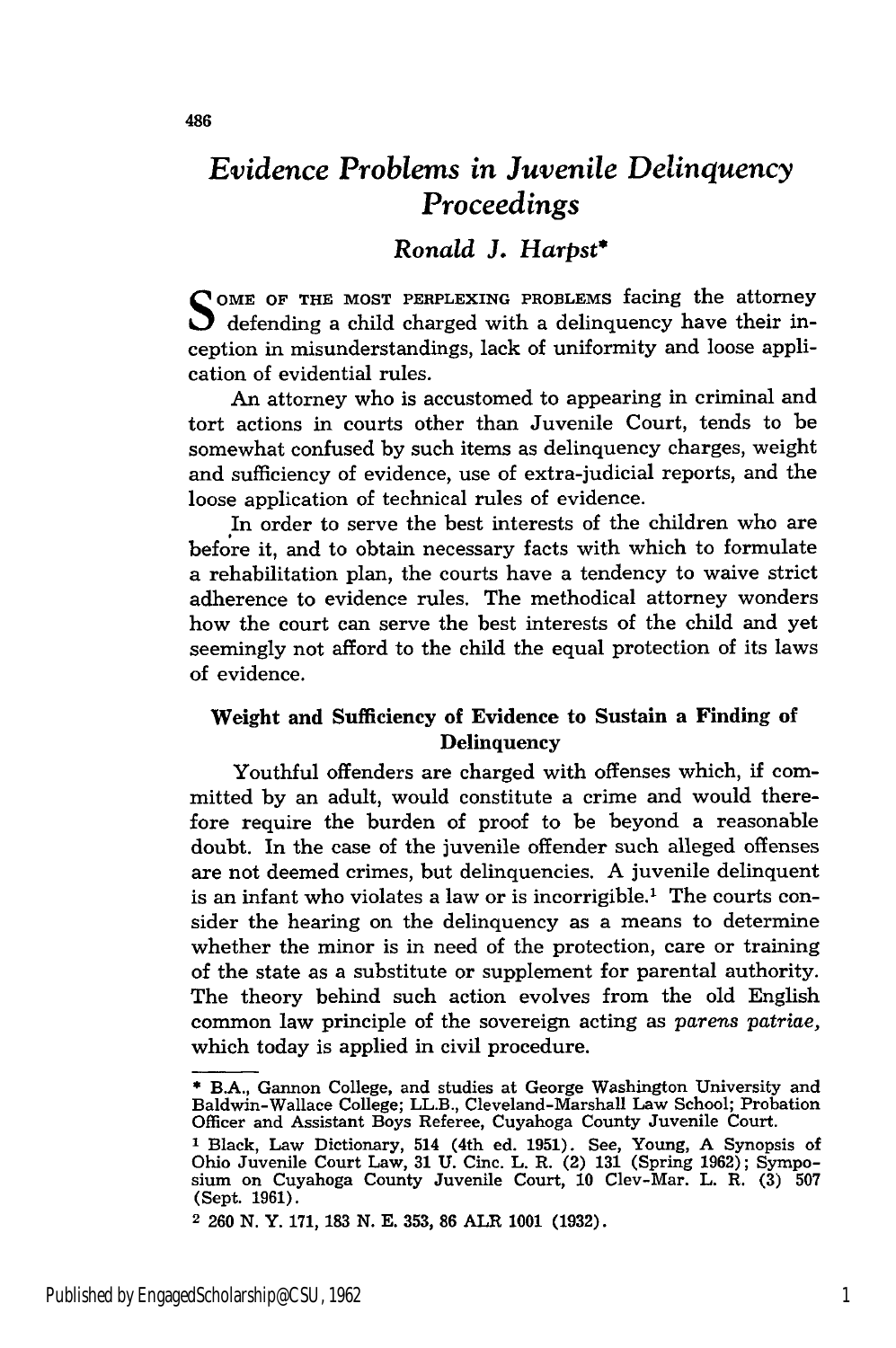The majority view is set forth in the much cited New York case of *People v. Lewis2* which held that in juvenile proceedings "customary rules of evidence, shown by long experience as essential to getting at the truth with reasonable certainty in civil trials, must be adhered to .. . and findings of facts in such cases must rest on a preponderance of evidence adduced under rules of evidence applying in civil trials."

Although a delinquent act is not deemed to be a crime, a specific form of delinquency must be charged in the complaint and must be established by evidence.<sup>3</sup> Evidence of the commission of a crime, is admissible in the proceeding, although the procedure is civil and not criminal. The theory is that civil proceedings comprehend every conceivable cause of action except those criminal in the "usual" sense.<sup>4</sup>

All fifty of the United States and the District of Columbia have adopted the civil test of evidence weight.<sup>5</sup>

In a minority of jurisdictions, while juvenile proceedings are recognized as civil proceedings, "criminal" delinquencies have to be proved with the same degree of certainty as any other criminal charge. In a few jurisdictions $6$  proof beyond a reasonable doubt is required.

#### Confessions or Admissions

The admissibility of signed statements and verbal admissions of youthful offenders made to police officials, school authorities, store detectives, social workers, etc. differs somewhat from the rule governing actions involving adults. There is a distinct split in the cases regarding the use of evidence based on confessions or admissions of minors. The real controversy centers around the self-incriminating nature of the statements.

The majority of jurisdictions holds that because juvenile procedures are civil in nature, and not criminal, the safeguards against self-incrimination do not apply. This proposition has been carried to great lengths. In the Michigan case of *Re Broughton,7* the court received no testimony but committed a minor on the basis of a "full investigation," made **by** a court worker, which found the minor admitting his guilt. In a similar Texas case, a

**<sup>3</sup>**Re Mei, 122 **N. J. Eq. 125, 192 A. 80, 110** ALR **1080 (1937).**

**<sup>4</sup>**Bryant v. Brown, **151** Miss. **398, 118** So. 184, **60** ALR **1325 (1928).**

**<sup>5</sup>** Pee v. United States, 274 F. **2d 556; 561-2 (C. A., D. C., 1959).**

**<sup>6</sup>** Jones v. Commonwealth, **185** Va. **335, 38 S. E. 2d** 444 (1946); In re Madik, **233 App.** Div. 12, **251 N.** Y. **S. 765 (1931);** In re James Rich, **86 N.** Y. **S. 2d 308** (Dom. Rel. Ct. **N.** Y. **C.** 1949).

**<sup>7 192</sup>** Mich. 418, **158 N.** W. **884 (1916).**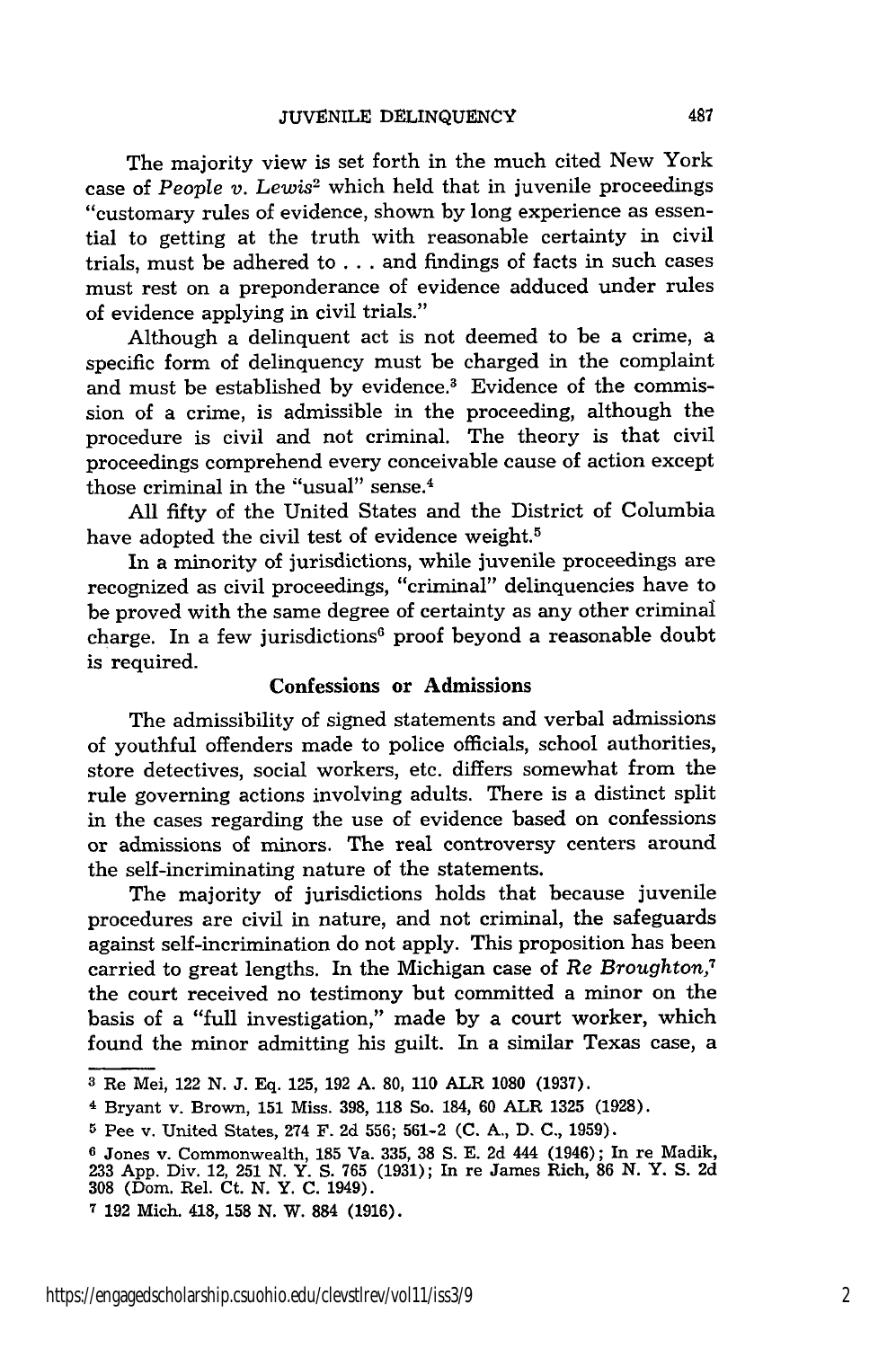minor was found to be delinquent at a hearing where no evidence was introduced other than the minor's name, age and extrajudicial confession.<sup>8</sup>

A number of states follow the principle that where an adjudication is based on admission, insufficient or inadmissible in other courts and made by a minor during the delinquency proceeding, it will be upheld, even though the court did not advise the minor as to the self-incriminating effect of the testimony.9 In the Pennsylvania case of *Re Holmes,'0* the court reasoned that a child, questioned by Juvenile Court, "in a manner and in the same spirit as a parent might have acted," was not improperly compelled to give a self-incriminating answer to a question.

There are many courts which oppose the aforementioned principle. They consider self-incriminating confessions of minors an invalid basis for a finding of delinquency. In the oft-mentioned case of *People v. Fitzgerald"* a child was found to be delinquent on the uncorroborated testimony of an accomplice and on his own confession, which was extorted by threats. The court held such evidence to be insufficient and reasoned that:

**...** our activities in behalf of the child may have awakened, but the fundamental ideas of criminal procedure have not changed. These require a definite charge, a hearing, competent proof, and a judgment. Anything less is arbitrary.

On the same rationale as the *Fitzgerald* case, other cases have held that a charge, established on a confession and plea of guilty of a minor, where no witnesses were sworn or examined, nor testimony taken, is invalid.<sup>12</sup> Juvenile proceedings, too, must be governed by customary rules of evidence. A finding cannot be based on compelled self-incriminating testimony, regardless of the social desirability of obtaining testimony.<sup>13</sup>

Dealing with confessions extracted by illegal means, the Supreme Court of the United States in the case of *Haley v. State* of *Ohio14* ruled that a confession made by a fifteen-year old boy,

**<sup>8</sup>** Saliz v. State, 142 Tex. Crim. 278, 152 S. W. 2d 367 (1941).

**<sup>9</sup>** In re Dargo, 81 Cal. App. 2d 205, 183 P. 2d 282 (1947); Re Holmes, 379 Pa. 599, 109 A. 2d 523 (1954); Re Mont, 175 Pa. Super. 150, 103 A. 2d 460 (1954); Ballard v. State, 192 **S.** W. 2d 329 (Tex. Civ. App. 1946); People v. Lewis, supra, n. 2. **<sup>10</sup>**Re Holmes, *supra,* n. 9.

**<sup>11</sup>**244 N. Y. 307, 155 N. E. 584 (1927).

<sup>12</sup> People ex rel. Pelty v. Brewer, 232 App. Div. 1, 248 N. Y. **S.** 599, affd. 256 N. Y. 558, 177 N. E. 139 (1932).

*<sup>13</sup>*Dendy v. Wilson, 142 Tex. 460, 179 **S.** W. 2d **269** (1944).

<sup>14</sup> **36** Ohio Op. **530, 79** Ohio App. **237, 72** N. E. **2d 785** (1948).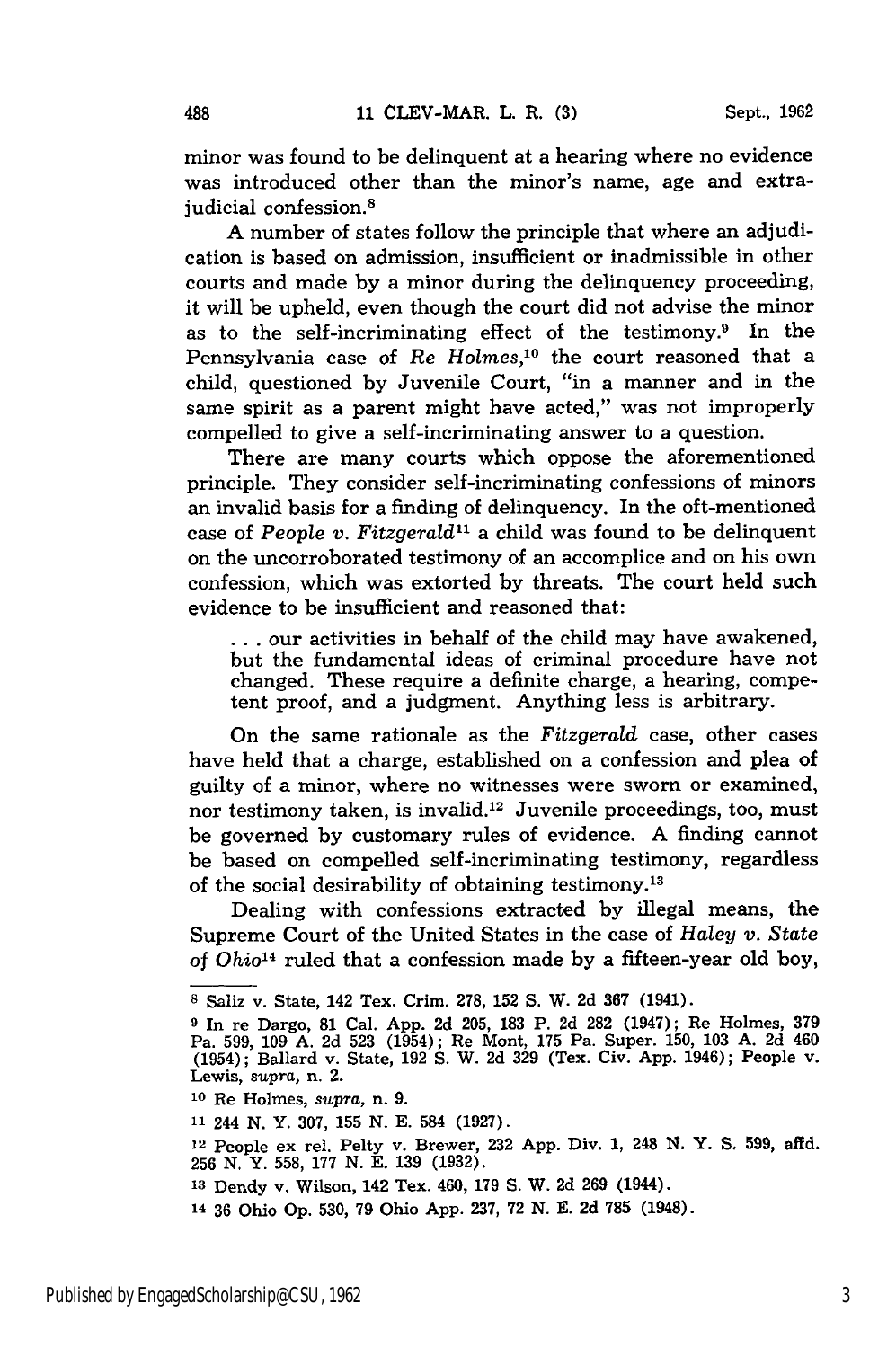after several hours of questioning commencing after midnight by relays of police officers, and without aid of counsel or being advised of his rights, is inadmissible because it is involuntary and has been obtained by methods which violate the Fourteenth Amendment. Justice Douglas reasoned that:

Age 15 is a tender and difficult age for a boy of any race. He can not be judged by the more exacting standards of maturity. That which would leave a man cold and unimpressed can overawe and overwhelm a lad in his early teens. This is the period of great instability which the crisis of adolescence produces. A 15 year old lad, questioned through the dead of night by relays of police is a ready victim of inquisition . . . He needs counsel and support if he is not to become the victim first of fear, then of panic.

Judge Ketcham, of the District of Columbia Juvenile Court, recently rejected oral statements made to police officers, by alleged youthful offenders, admitting their involvement in a case of assault and attempted robbery. The statements had been made at an early hour at police headquarters and without parents, relatives or counsel to guide the statements. The court theorized that the juvenile judge's decision must be based on established facts in order to lay a foundation for corrective and rehabilitive procedures, and unless it is so, "it will fall like a house built upon quicksand." **15** Wigmore, noted authority on evidence, states that the principal reason for the inadmissibility of a confession is that under certain conditions it becomes untrustworthy as testimony.<sup>16</sup> In juvenile matters the issue is not whether the statements were voluntary but whether they were trustworthy. The juvenile judges' decision must rest upon the facts surrounding the making of the confession or admission and not upon whether it was voluntary or not. In considering the facts of this case, Judge Ketcham ruled that the statements were not testimonially trustworthy and were therefore inadmissible. His rationale centered primarily on the theory that youthful offenders, under pressure of interrogation, in a fearsome locale and without the aid of someone to guide them as to their rights, tend to make and sign statements, in order to terminate the questioning and to get home to their parents.<sup>17</sup>

**<sup>15</sup>** Guides for "Juvenile Court Judges," National Parole and Probation Association 1957, pp. 58-61 (no author listed).

**<sup>16</sup>**3 Wigmore, Evidence, Sec. 822 (3rd ed.).

**<sup>17</sup>**As quoted in Note, Distrust of Confessions, 7 Crime and Delinquency J. (3) 278 (July, 1961).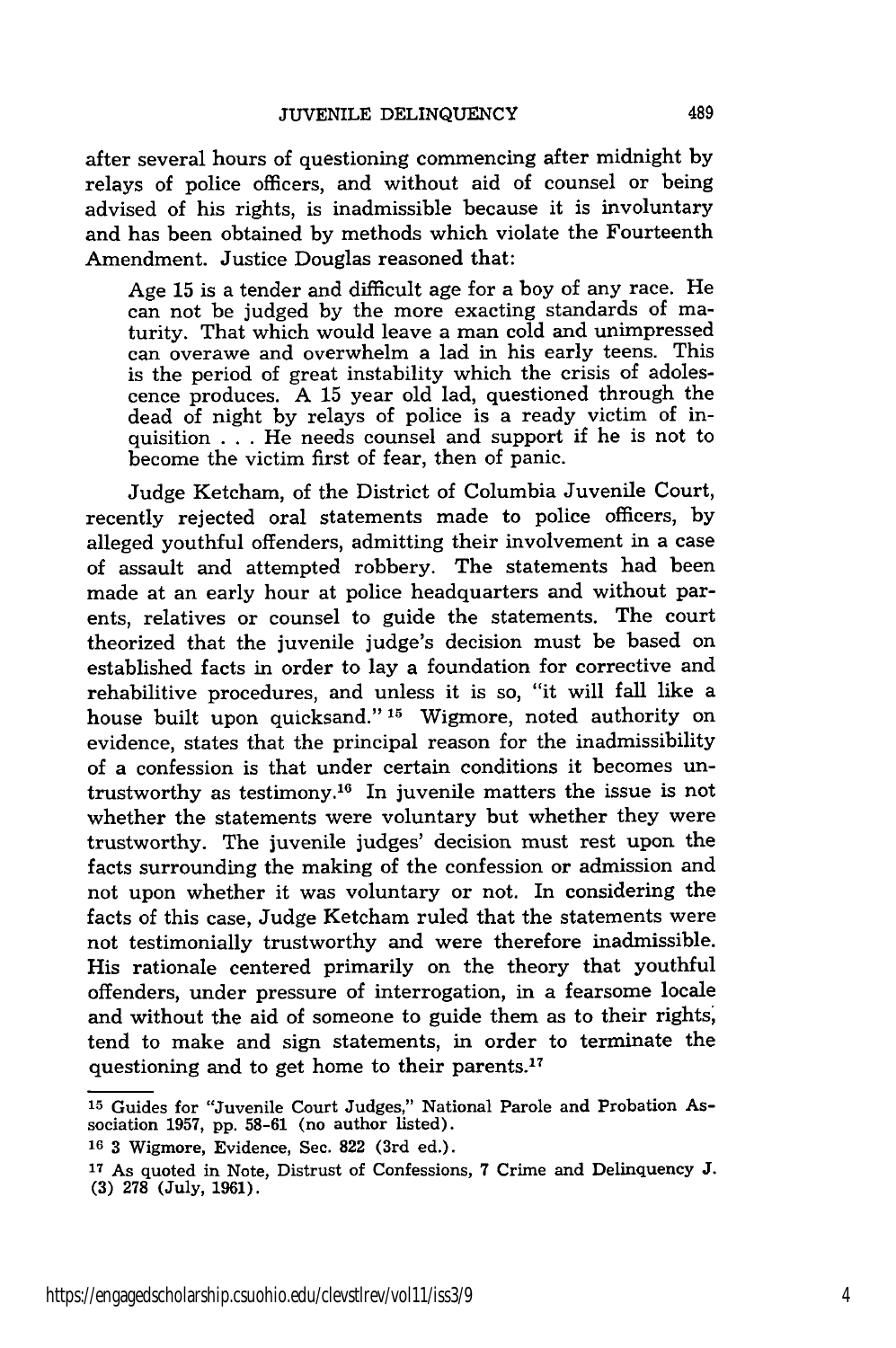In matters where a jury is impaneled, the lawyer, **by** proper and timely motion, can keep an inappropriate statement from consideration **by** the jury. In Juvenile Court the judge sits as the trier of facts and interpreter of the law. As such, he must hear the questioned statement before ruling on its admissibility. What effect the statement carries in the judge's subjective thoughts, only the judge himself can answer. Judge Harry Eastman, president emeritus of the Juvenile Court Judges' Council, has written that:

**...** the judge must insist on a reasonable application of the rules of evidence. He may not conclude—and his professional training and code do not allow him to conclude-that a child must have committed the delinquent act specified in the petition simply because he had previously manifested bad behavior in general. The judge's training requires that he stand firm on this point, even if it means resisting the demands of quite naturally indignant people.<sup>18</sup>

#### Hearsay

Probably the most frequent evidence problems, in juvenile proceedings, involve hearsay testimony. Hearsay manifests itself frequently in the numerous reports submitted to the court. It may be a presentation of a police complaint **by** an officer who did not make the investigation, a school report charging incorrigible behavior without the presence of the witness to such alleged behavior, a probation officer's report of statements made to him, or even a psychiatric report read **by** a social worker.

The leading case on hearsay is *People v. Lewis*.<sup>19</sup> The Court, in a lengthy opinion covering a large area of juvenile law, stated:

**...** to serve the social purpose for which it (the court) was created, provisions are made **by** statute for wide investigations before, during and after the hearing. Investigations are clinical in nature and their results are not to be used as legal evidence where an issue of fact is to be tried **...** The finding of fact must rest on the preponderance of evidence adduced under the rules. Hearsay, opinion, gossip, bias, prejudice, trends of hostile neighborhood feeling, the hopes and fears of social workers, are all sources of error and have no more place in Juvenile Court than in any other court.

**<sup>18</sup>**Eastman, *The Juvenile Court Judge's Job,* **5** National Probation **&** Parole Assoc. **J.** 416 (Oct. **1959).**

**<sup>19</sup>**People v. Lewis, *supra,* n. 2; In re Mantell, **62** Neb. **900, 62 N.** W. **2d 308,** 43 ALR **2d** 1142 (1954).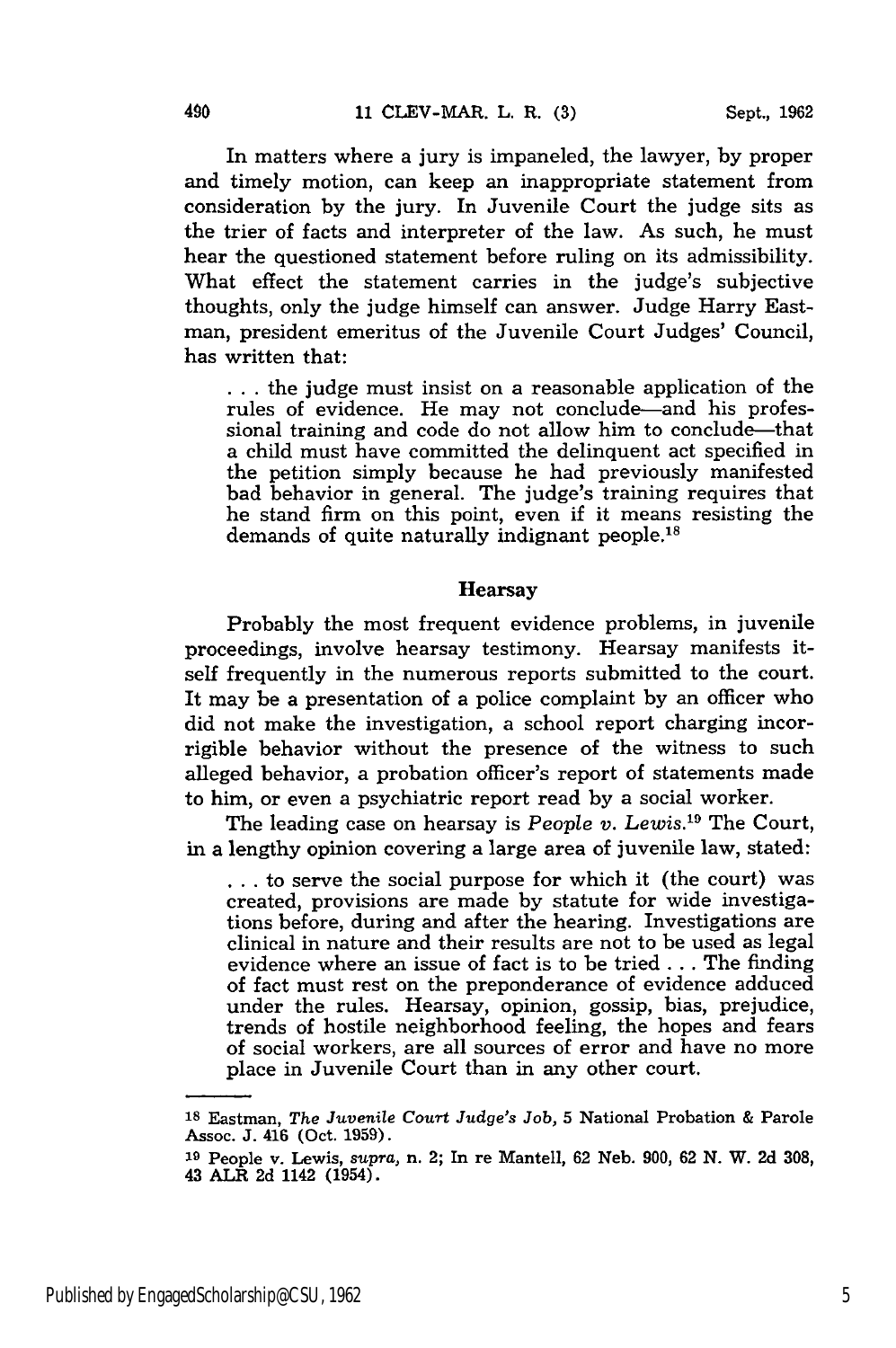The majority of American jurisdictions follow the rule of *People v. Lewis.* Some representative states are, Nebraska,<sup>20</sup> Ohio,<sup>21</sup> California,<sup>22</sup> Wisconsin,<sup>23</sup> and Texas.<sup>24</sup>

The minority rule is illustrated by the Pennsylvania case of *Re Holmes, <sup>25</sup>*which held that Juvenile Court may avoid many of the legalistic features of rules of evidence customarily applied to other judicial hearings. The court further stated that hearsay evidence, admitted without objection, relevant and material to the issue, is to be given its "natural and probative effect" and may be received as direct evidence.

The Holmes opinion has been strongly criticized. Chief Justice Musmanno, of Pennsylvania's Supreme Court, dissented vigorously, stating that the holding of the majority was "an amazing paradox in jurisprudence." He said:

**...** that certain constitutional and legal guarantees such as immunity against self-incrimination, prohibition of hearsay, interdiction of exparte and secret reports, all so zealously upheld in decisions from Alabama to Wyoming, are to be jettisoned in Pennsylvania when a person at the bar of justice is a tender aged boy or girl.

A juvenile court delinquency proceeding, he stated:

**...** may be designated a hearing or a civil inquiry, . . . but in substance and form it is a trial-a momentous trial which means more than one which confronts an adult, because in the Juvenile Court trial the defendant's whole mature life still lies before him. And no matter how trained and experienced a Juvenile Court judge may be he cannot by any magical fishing rod draw forth the truth out of a confused sea of speculation, rumor, suspicion and hearsay. He must follow certain procedures which the wisdom of centuries have established.

The admission of hearsay evidence, in juvenile delinquency proceedings, is one of the by-products of the informal atmosphere of the court. Informality should not, however, mean an absence

<sup>20</sup> In re Mantell, *supra,* n. **19.**

<sup>21</sup> State v. Shardell, **8** Ohio Op. 2d 262, 107 Ohio App. 388, 79 Ohio L. Abs. 534, 153 N. E. 2d 510 (1958).

<sup>22</sup> In re Hill, 78 Cal. App. 23, 247 P. **591** (1926).

**<sup>23</sup>** Harry v. State, 246 Wis. **69, 16** N. W. 2d 390 (1944).

**<sup>24</sup>**Ballard v. State, *supra,* n. 9.

**<sup>25</sup>**Re Holmes, *supra,* n. 9.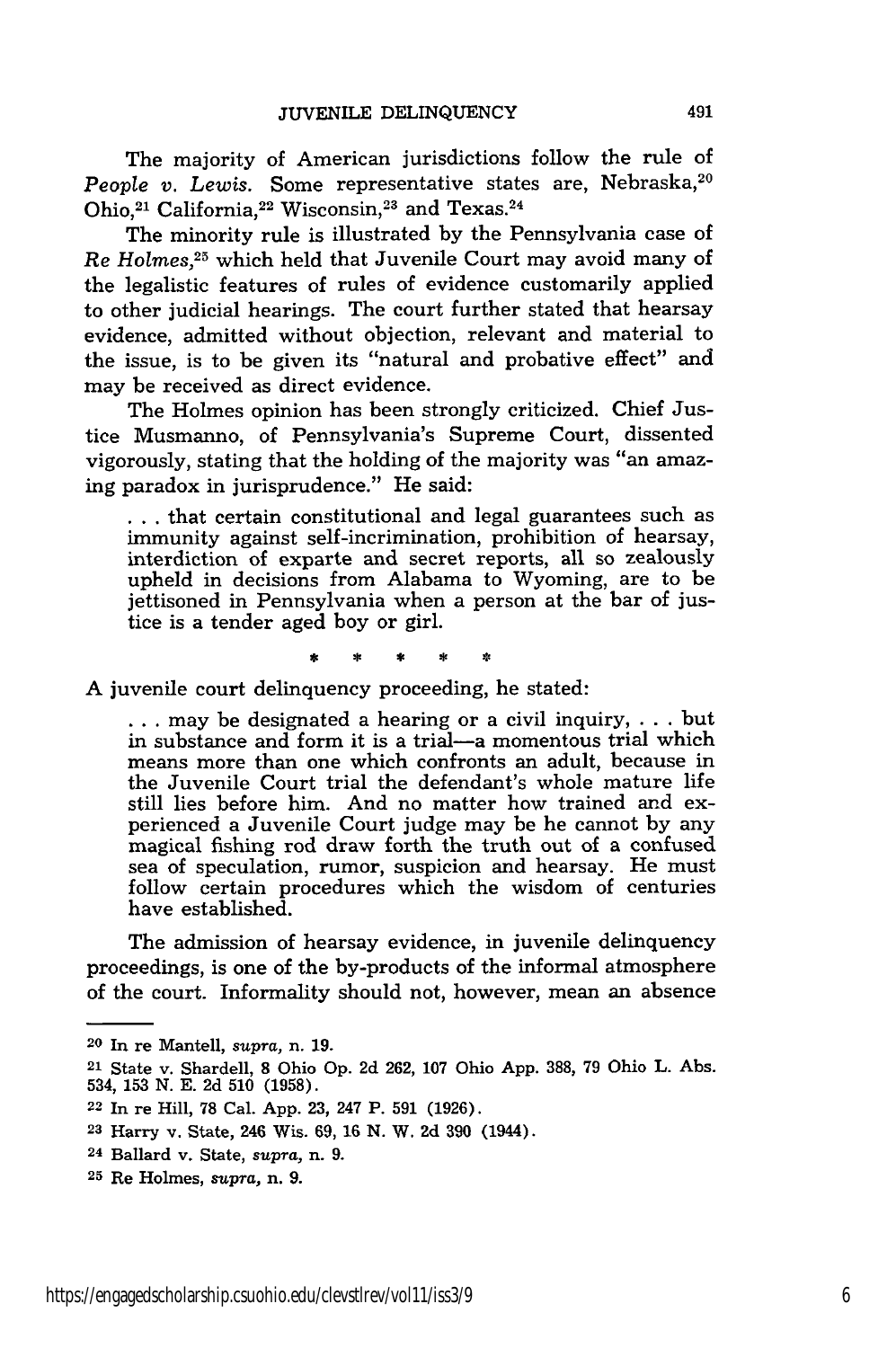of those technicalities which are essential to justice and which do not tend to confuse or intimidate a child.<sup>26</sup>

#### Use of **Ex Parte Probation Officer Reports and Background Reports**

The Background Report is probably the least uniform function of the delinquency hearings. Although it is not evidence in the technical sense, it can appear to be evidence and in some instances is used as such, almost to the effect of being incriminating hearsay testimony.

The confusion surrounding Background Report results from two distinct views as to when it should be presented. The Syracuse Law Review conducted a survey of Juvenile Judges in order to obtain their opinions on the Background Report's proper use. Surprisingly, the opinions were almost evenly split. Those who preferred consultation before and during the hearing, but before the adjudication of delinquency, reasoned that:

- 1. It serves best the interest of child and State;
- 2. The child has a tendency to talk more freely to the probation officer than in court;
- 3. Such consultation sometimes eliminates the necessity of the child's appearance;
- 4. It prevents loss of wages by parents;
- 5. It enables the judge to gain a better insight into the child's problems, and better evaluation of his testimony.

The reasons set forth by the judges desiring the use of these Reports prior to making a finding of delinquency are based on sociological factors, and not on laws guaranteeing rights. $27$ 

The opposite view, as followed in most jurisdictions, regardless of the trend of opinion, remains that, where an issue of fact is concerned, the child is entitled to a hearing free of hearsay and opinion. Background Reports are clinical in nature. Their use is proper only after a finding of delinquency and for the purposes of discovering what prompted the child's conduct and what proper disposition should be made for the purpose of rehabilitation.<sup>28</sup>

**<sup>26</sup>**Standards for Specialized Courts Dealing with Children, prepared by Children's Bureau, U. S. Dept. Health, Educ. and Welfare, U. S. Govt. Printing Office (Washington, 1954), p. 54.

**<sup>27</sup>**Cherif, Correct Use of Background Reports in Juvenile Delinquency Cases, 5 Syracuse L. R. 67 (1953).

**<sup>28</sup>**People v. Lewis, *supra,* n. 2; Re Holmes, *supra,* n. 9.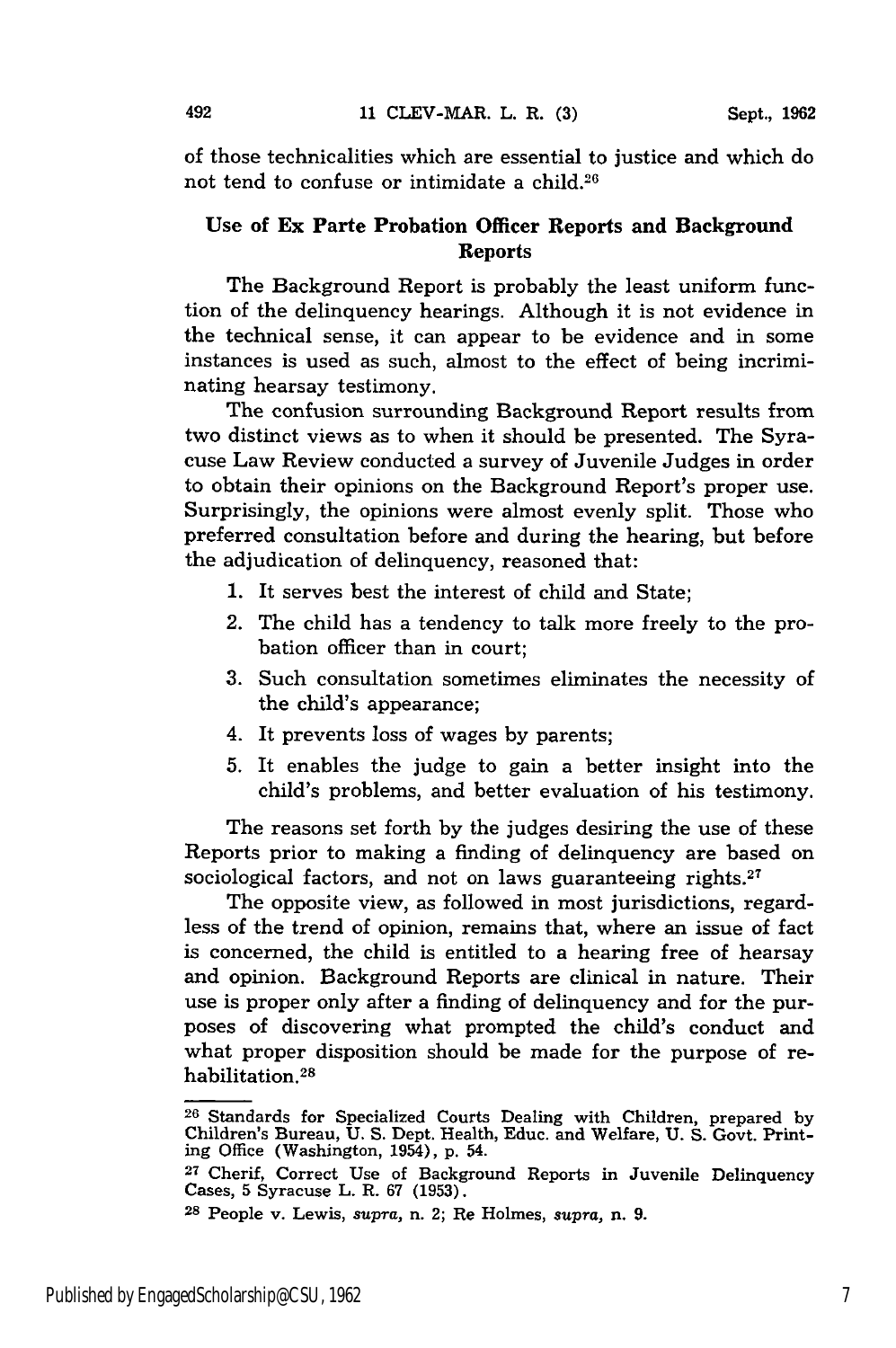#### Sworn Testimony

The United States Department of Health, Education, and Welfare, in its publication on "Standards For Specialized Courts Dealing With Children," points out that persons giving testimony should do so under oath. $^{29}$  In practice this legal necessity is often ignored. This further result of the relaxation of rules of evidence is due primarily to two reasons: first, informality of procedure; secondly, infrequency of attorney appearances. The second reason adds to the growth of the first reason.

The general rule is set forth in *Re Mantell,30* a Nebraska decision. The court held that an adjudication of delinquency will not lie where a juvenile judge admitted unsworn testimony over the objection of the defendant. The court reasoned that to allow such testimony would destroy the traditional and customary safeguards of treatment and would amount to trial without benefit of testimony under sanction of oath or affirmation. The court further stated that the legislature, in enacting juvenile laws, did not intend to deprive a child of liberty with less formality than in the case of an adult.

There are exceptions to the aforementioned rule. The Wisconsin case of *State v. Schol131* held that, where it seems necessary to take a child, who was previously on probation, permanently from his home and to consign him to the care of a state institution, due process is not violated by lack of sworn testimony. The court reasoned that "investigations of the probation officer and the facts brought out by the kindly questioning of the judge upon the hearing substantiate the fact of delinquency fully as well as sworn testimony."

A further exception to the rule set forth in *Re Mantell* considers the more practical problem of age of the witness. The court, in the case of *State ex rel.* Christensen,<sup>32</sup> held that if the court deems it advisable, in its discretion and in regard to a matter of procedure, not to administer an oath to a child witness because of age (in this case the witnesses were in the lower elementary grades) where such witness does not appreciate the

**<sup>29</sup>**Standards for Specialized Courts Dealing with Children, *supra,* n. 26, at p. 56.

**<sup>30</sup>**Re Mantell, *supra,* n. 19. See also, Re Sippy, 97 A. 2d 455 (D. C. Mun. App. 1953); Mill v. Brown, 31 Utah 473, **88** P. 609, 120 Am. S. Rept. 935  $(1907)$ ,

**<sup>31</sup>**State v. Scholl, 167 Wis. 504, 167 N. W. 830 (1918).

**<sup>32</sup>**227 P. 2d 760 (4th Jud. Dist. Utah Juv. Ct., 1954).